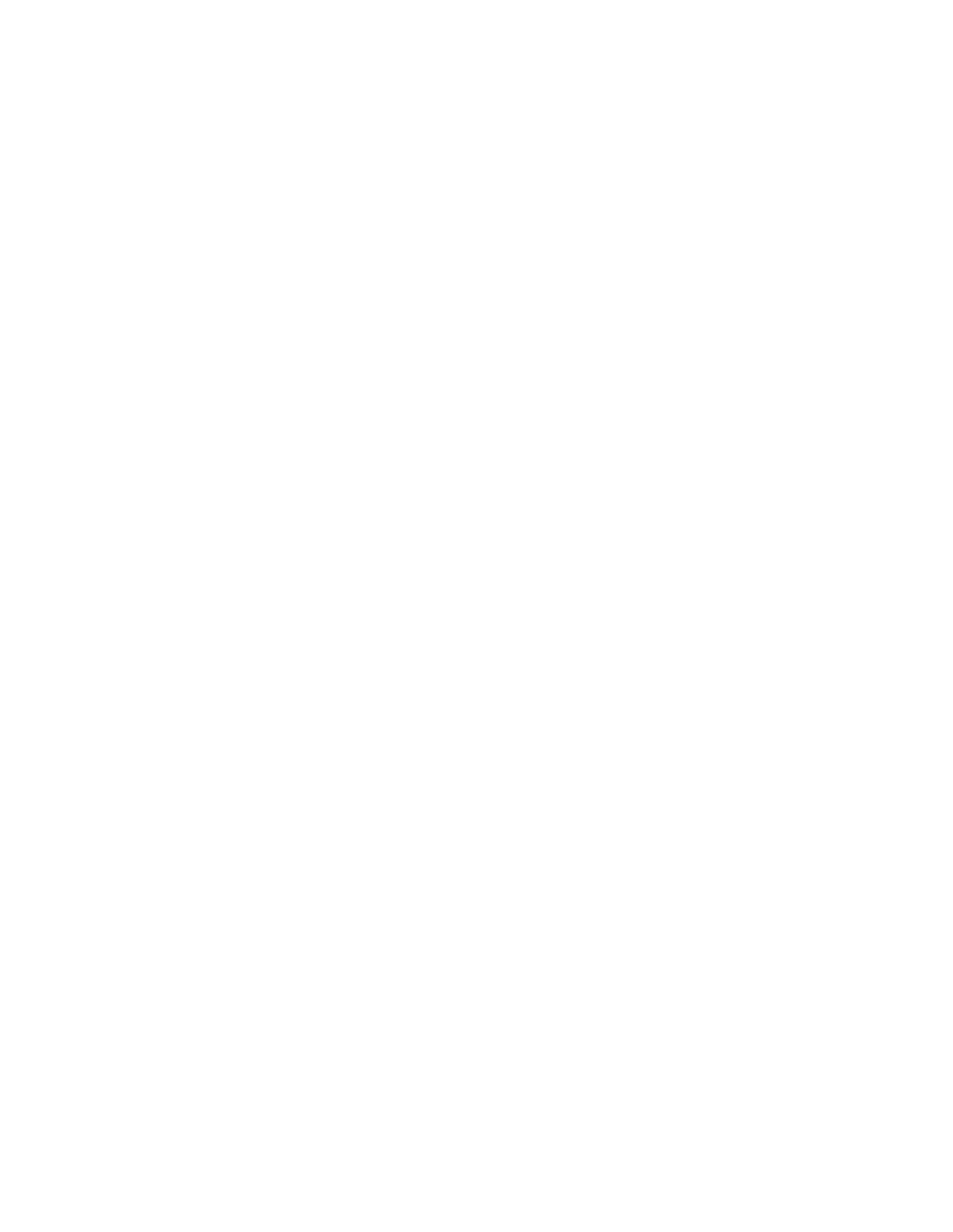# **TABLE OF CONTENTS**

| F.1             |  |
|-----------------|--|
| F. <sub>2</sub> |  |
| F.2.1           |  |
| F.2.1.1         |  |
| F.2.1.2         |  |
| F.2.1.3         |  |
| F.2.1.4         |  |
| F.2.2           |  |
| F.2.3           |  |
| F.2.3.1         |  |
| E.2.3.2         |  |
| F.2.3.3         |  |
| F.2.3.4         |  |
| F.2.3.5         |  |
| E.2.3.6         |  |
| E.2.3.7         |  |
| F.2.3.8         |  |
| F.2.3.9         |  |
| E.2.3.10        |  |
| E.2.3.11        |  |
| E.2.3.12        |  |
| E.2.3.13        |  |
| E.2.3.14        |  |
| E.2.3.15        |  |
| E.2.3.16        |  |
| E.2.3.17        |  |
| E.2.3.18        |  |
| E.2.3.19        |  |
| E.2.3.20        |  |

#### **LIST OF TABLES**

|--|

#### **LIST OF FIGURES**

There are no figures in this section.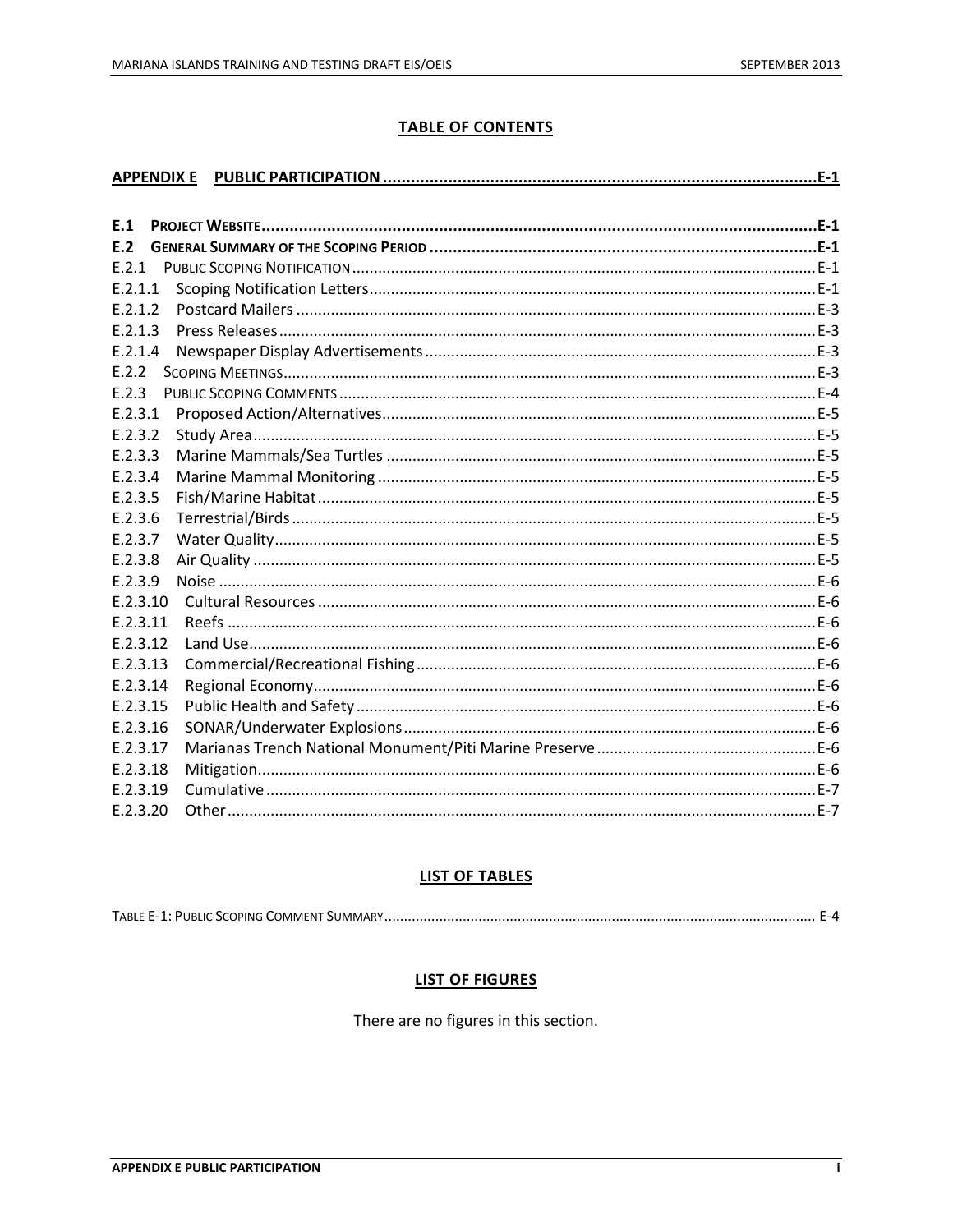This Page Intentionally Left Blank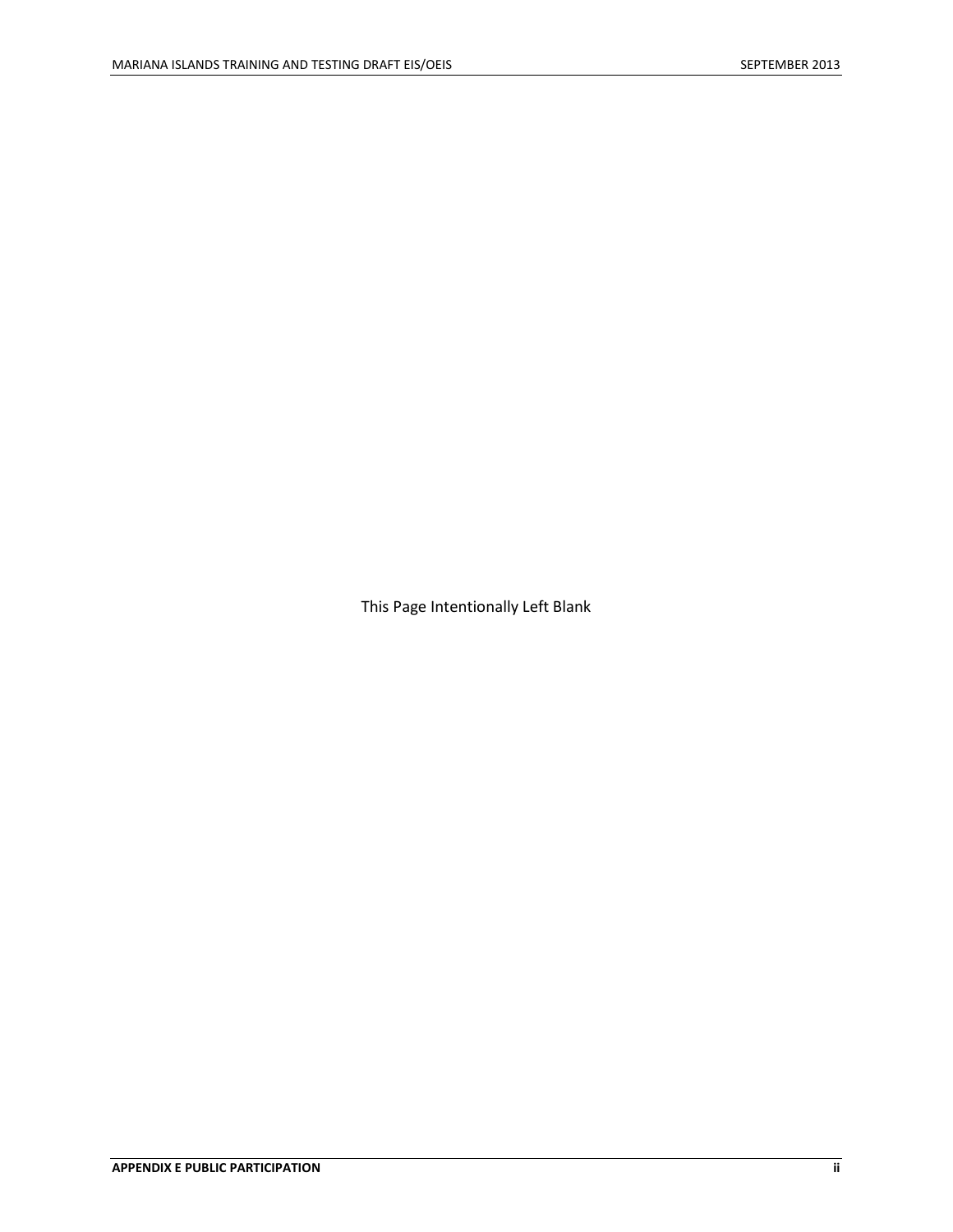# <span id="page-4-0"></span>**APPENDIX E PUBLIC PARTICIPATION**

This appendix includes information about the public's participation in the development of the Mariana Islands Training and Testing (MITT) Activities Environmental Impact Statement (EIS)/Overseas EIS (OEIS).

# <span id="page-4-1"></span>**E.1 PROJECT WEBSITE**

A public website was established specifically for this project: http://www.MITT-EIS.com/. This website address was published in the *Notice of Intent to Prepare an Environmental Impact Statement and Overseas Impact Statement* (Notice of Intent) and has subsequently been re-printed in all newspaper advertisements, agency letters, and public postcards. The Scoping Meeting Fact Sheets and various other materials will be available on the project website throughout the course of the project.

# <span id="page-4-2"></span>**E.2 GENERAL SUMMARY OF THE SCOPING PERIOD**

The public scoping period began with the issuance of the Notice of Intent in the *Federal Register* on 16 September 2011. This notice included a project description and scoping meeting dates and locations. The scoping period lasted 60 days, concluding on 7 November 2011. Section [E.2.1](#page-4-3) describes the United States (U.S.) Department of the Navy's (Navy's) notification efforts during scoping. The scoping period allowed a variety of opportunities for the public to comment on the scope of the EIS/OEIS.

# <span id="page-4-3"></span>**E.2.1 PUBLIC SCOPING NOTIFICATION**

The Navy made significant efforts at notifying the public to ensure maximum public participation during the scoping process. A summary of these efforts follows.

# <span id="page-4-4"></span>**E.2.1.1 Scoping Notification Letters**

#### **Elected Officials:**

U.S. Congressional Delegate, Washington D.C. Office Guam Office of the Governor 31st Guam Legislature Village of Agana Heights Village of Agat Village of Asan-Maina Village of Barrigada Village of Chalan Pago-Ordot Village of Dededo Village of Hagåtña Village of Inarajan Village of Mangilao Village of Merizo Village of MongMong-Toto-Maite Village of Piti Village of Santa Rita Village of Sinajana Village of Talofofo Village of Tamuning-Tumon-Harmon Village of Umatac Village of Yigo Village of Yona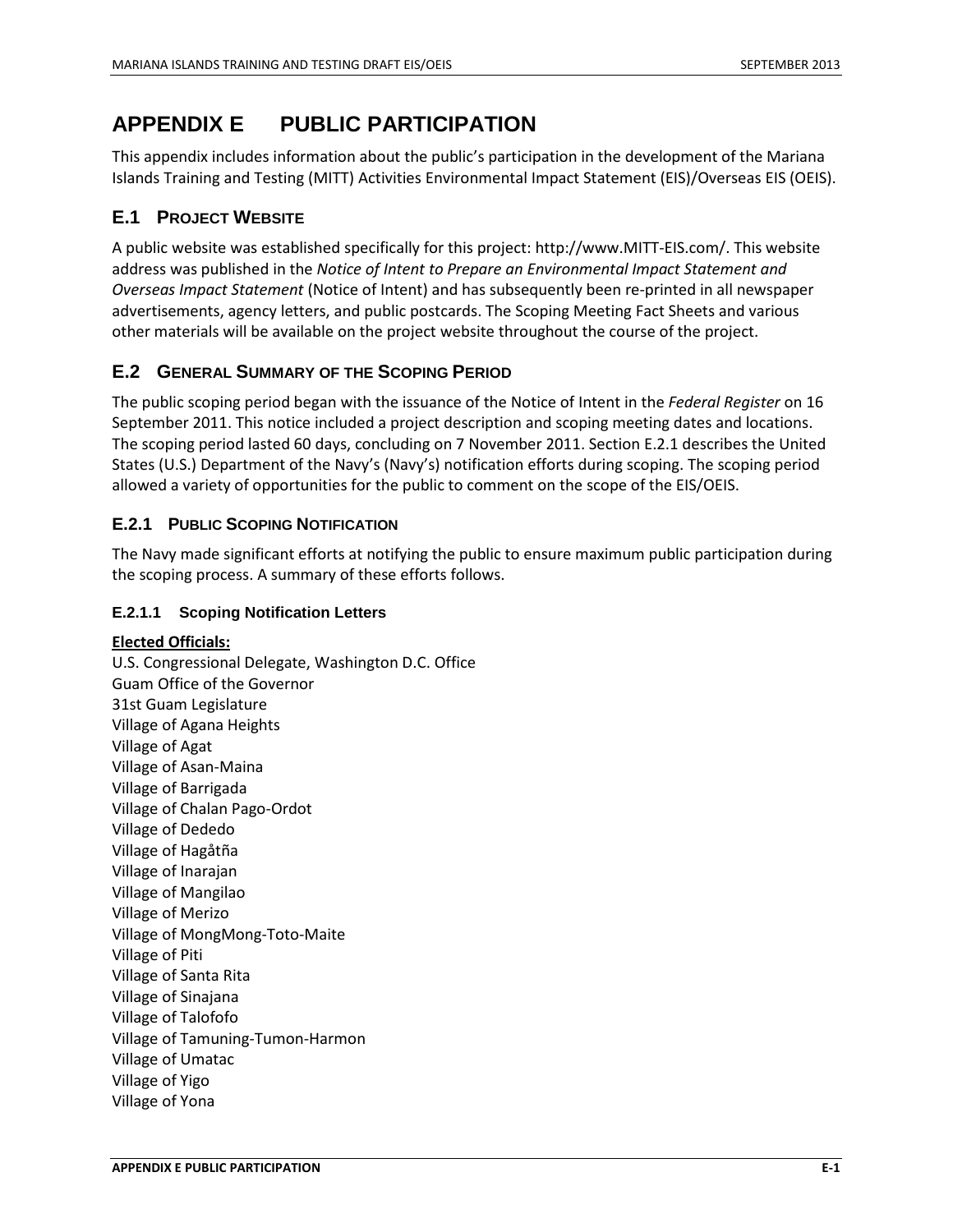13th Rota Municipal Council Rota Mayor's Office Saipan Mayor's Office Tinian Mayor's Office CNMI House of Representatives CNMI Public Information and Protocol Office CNMI Senate

#### **Government Agencies – Federal:**

Federal Aviation Administration

National Park Service, War in the Pacific National Historic Park

National Marine Fisheries Service Habitat Division, Guam Office

National Marine Fisheries Service, CNMI Office

- U.S. Army Corps of Engineers, Honolulu District
- U.S. Coast Guard Sector Guam Officer in Charge Marine Inspections
- U.S. Department of Agriculture, Natural Resource Conservation Service, West Area Office
- U.S. Department of Agriculture, Animal and Plant Health Inspection Service, Wildlife Services
- U.S. Department of Agriculture, Forest Service, Pacific Southwest Research Station, Institute of Pacific Islands Forestry
- U.S. Department of Agriculture, Natural Resources Conservation Service, Saipan Service Center
- U.S. Department of the Interior, Office of Insular Affairs
- U.S. Environmental Protection Agency, Region 9
- U.S. Environmental Protection Agency, Region 9, Pacific Islands Contact Office, Honolulu
- U.S. Fish & Wildlife Service
- U.S. Fish & Wildlife Service, Guam
- U.S. Fish & Wildlife Service, Guam National Wildlife Refuge
- U.S. Fish & Wildlife Service, Pacific Islands Fish and Wildlife Office

#### **Government Agencies – Local:**

A.B. Won Pat International Airport, Guam Department of Military Affairs/Guam Air National Guard

Guam Bureau of Statistics and Plans, Coastal Management Program

Guam Chamorro Land Trust Commission

- Guam Department of Agriculture
- Guam Department of Agriculture, Division of Aquatics and Wildlife Resources
- Guam Department of Parks and Recreation, Historic Preservation Office
- Guam Environmental Protection Agency
- Guam Environmental Protection Agency, Water Resources Management Program
- Guam Homeland Security, Office of Civil Defense

Guam Visitors Bureau

Guam Waterworks Authority

CNMI Coastal Resources Management Program

CNMI Department of Community and Cultural Affairs, Historic Preservation Office

CNMI Department of Lands and Natural Resources, Division of Agriculture

CNMI Department of Lands and Natural Resources, Division of Fish and Wildlife

CNMI Department of Lands and Natural Resources, Division of Parks and Recreation CNMI Department of Public Lands

CNMI Department of Public Safety, Office of the Commissioner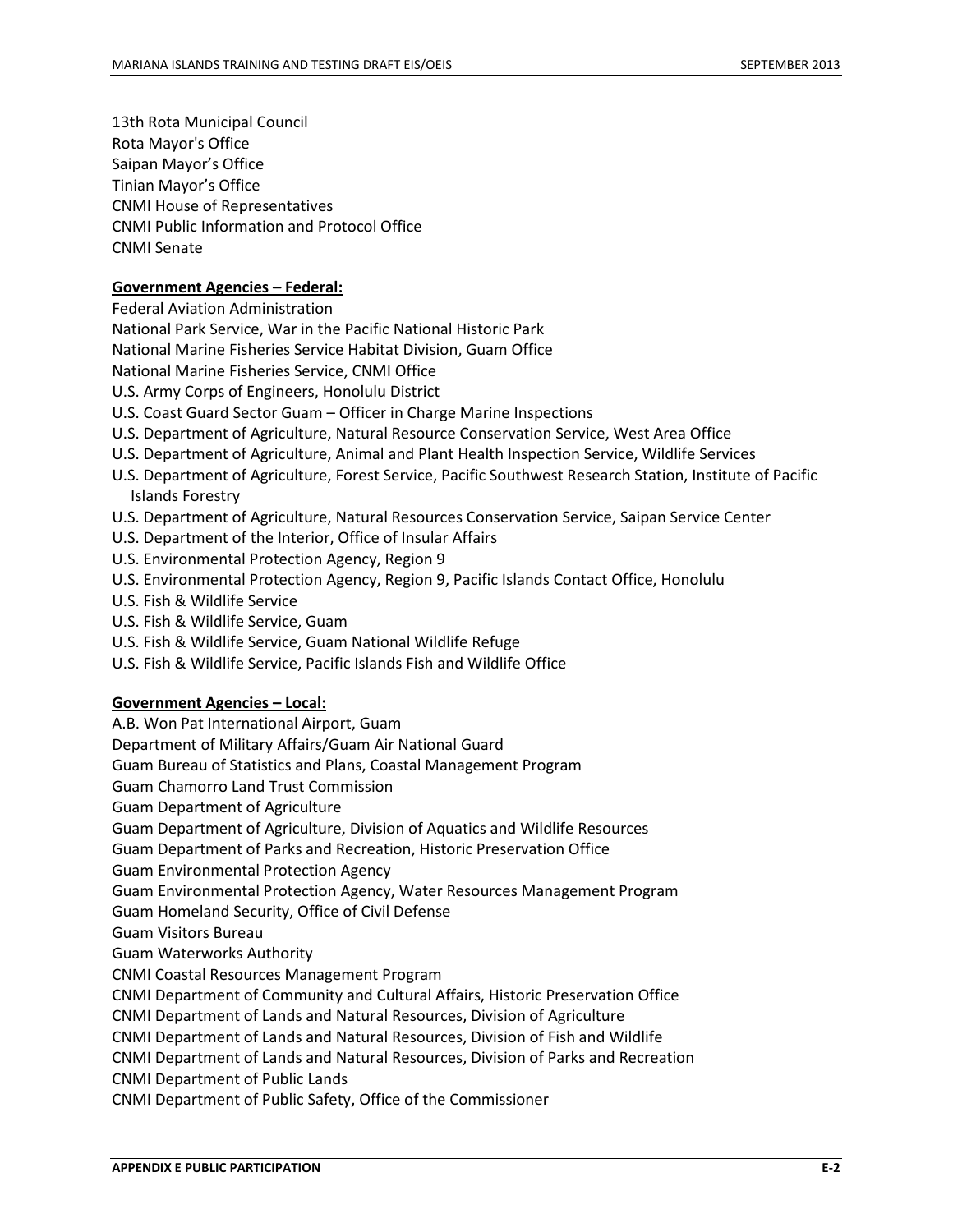CNMI Department of Public Safety, Tinian Fire Division CNMI Division of Environmental Quality

#### **Other:**

CNMI Northern Marianas College Cooperative, Research, Extension and Education Service Saipan Chamber of Commerce Guam Community College University of Guam University of Guam Water and Environmental Research Institute

An additional 10 stakeholders were sent a personalized notification letter on 9 September 2011, that offered a briefing. Recipients included:

Congressional Delegate Guam District Office Congressional Delegate Saipan District Office Guam Office of the Governor 31st Guam Legislature Mayors' Council of Guam Military Integration Management Committee CNMI Department of Commerce Guam Chamber of Commerce Saipan Chamber of Commerce Tinian Chamber of Commerce

#### <span id="page-6-0"></span>**E.2.1.2 Postcard Mailers**

On 12 September 2011, postcards announcing the Notice of Intent and providing the scoping meeting dates, locations, and times were mailed to 475 organizations and individuals on the project mailing list, which was compiled from the previous Mariana Islands Range Complex (MIRC) National Environmental Policy Act (NEPA) project mailing lists.

#### <span id="page-6-1"></span>**E.2.1.3 Press Releases**

Press releases to announce the Notice of Intent were distributed on 9 September 2011.

#### <span id="page-6-2"></span>**E.2.1.4 Newspaper Display Advertisements**

Advertisements were made to announce the scoping meetings in the following newspapers on the dates indicated below:

| <b>Pacific Daily News</b> | Saipan Tribune    |
|---------------------------|-------------------|
| 9 September 2011          | 9 September 2011  |
| 16 September 2011         | 19 September 2011 |
| 21 September 2011         | 23 September 2011 |
| 22 September 2011         | 24 September 2011 |
| 23 September 2011         | 26 September 2011 |
|                           |                   |

#### <span id="page-6-3"></span>**E.2.2 SCOPING MEETINGS**

Five scoping meetings were held on September 22, 23, 26, 27, and 29 in the villages of Mangilao, Guam; Santa Rita, Guam; Susupe, Saipan; San Jose Village, Tinian; and Songson Village, Rota, respectively. At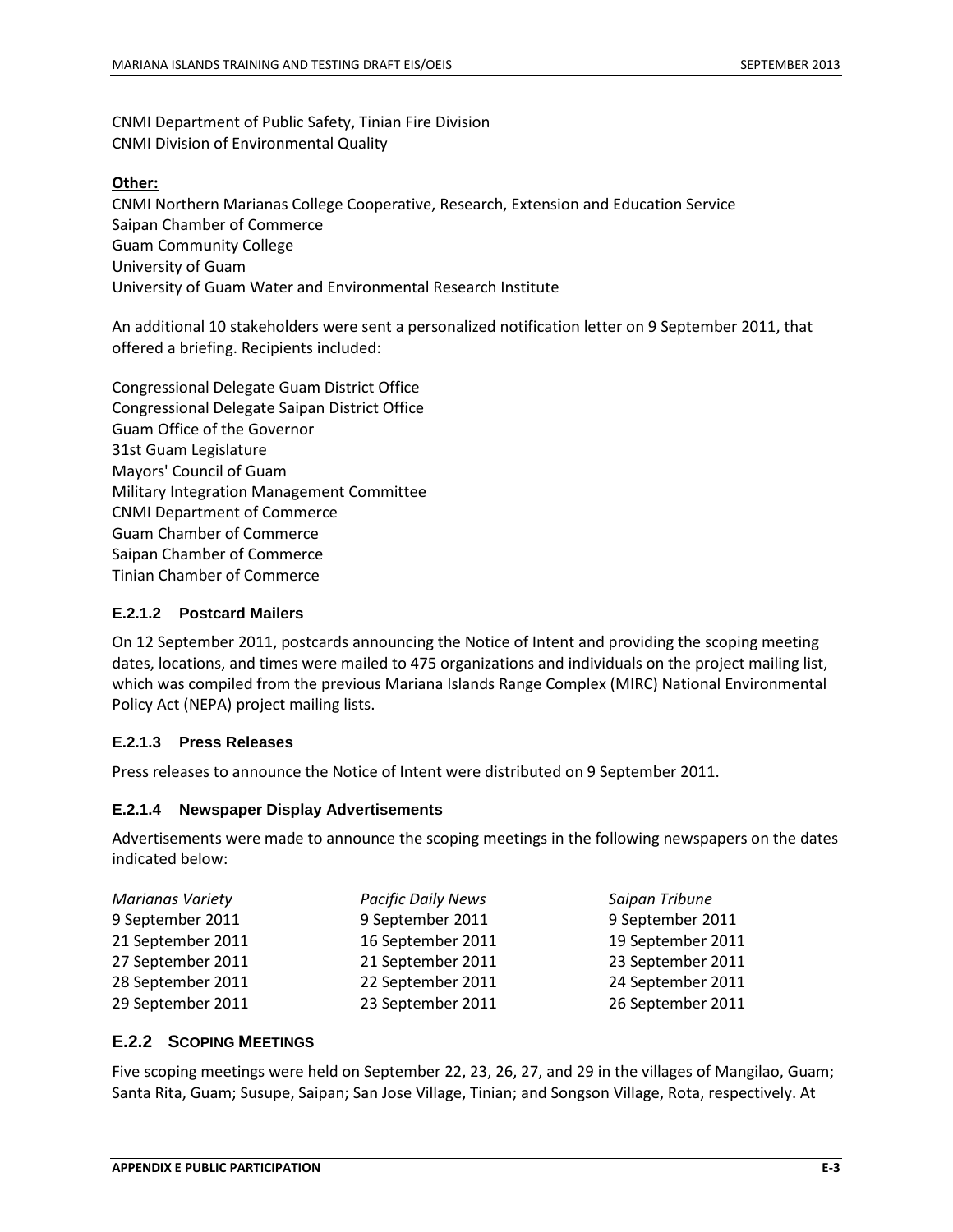each scoping meeting, staffers at the welcome station greeted guests and encouraged them to sign in to be added to the project mailing list to receive future notifications. In total, 229 people signed in at the welcome table. The meetings were held in an open house format, presenting informational posters and written information, with Navy staff and project experts available to answer participants' questions. Additionally, a digital voice recorder was available to record participants' oral comments. The interaction during the information sessions was productive and helpful to the Navy.

### <span id="page-7-0"></span>**E.2.3 PUBLIC SCOPING COMMENTS**

Scoping participants submitted comments in five ways:

#### **What is a scoping meeting?**

The scoping period determines the extent of the EIS in terms of significant issues. Scoping meetings allow the face-to-face exchange of information and ideas to ensure relevant topics are identified and properly studied and that the Draft EIS is thorough and balanced.

- Oral statements at the public meetings (as recorded by the digital voice recorder)
- Written comments at the public meetings
- Written letters (received any time during the public comment period)
- Electronic mail (received any time during the public comment period)
- Comments submitted directly on the project website (received any time during the public comment period)

In total, the Navy received comments from 34 individuals and groups. Because many of the comments addressed more than one issue, 135 total comments resulted. Table E-1 provides a breakdown of areas of concern based on comments received during scoping. The summary following Table E-1 provides an overview of comments and is organized by area of concern.

<span id="page-7-1"></span>

| <b>Area of Concern</b>          | Count          | <b>Percent of</b><br><b>Total</b> |
|---------------------------------|----------------|-----------------------------------|
| Proposed Action/Alternatives    | 9              | $\overline{7}$                    |
| Study Area                      | $\overline{7}$ | 5                                 |
| Marine Mammals/Sea Turtles      | $\overline{7}$ | 5                                 |
| Marine Mammal Monitoring        | 5              | 4                                 |
| <b>Fish/Marine Habitat</b>      | 8              | 6                                 |
| <b>Terrestrial/Birds</b>        | 10             | 7                                 |
| <b>Water Quality</b>            | 5              | 4                                 |
| <b>Air Quality</b>              | 1              | 1                                 |
| Noise                           | $\overline{2}$ |                                   |
| <b>Cultural Resources</b>       | 5              | 4                                 |
| Reefs                           | 3              | 2                                 |
| Land Use                        | 5              | 4                                 |
| Commercial/Recreational Fishing | 6              | 4                                 |
| Regional Economy                | 9              | 7                                 |

#### **Table E-1: Public Scoping Comment Summary**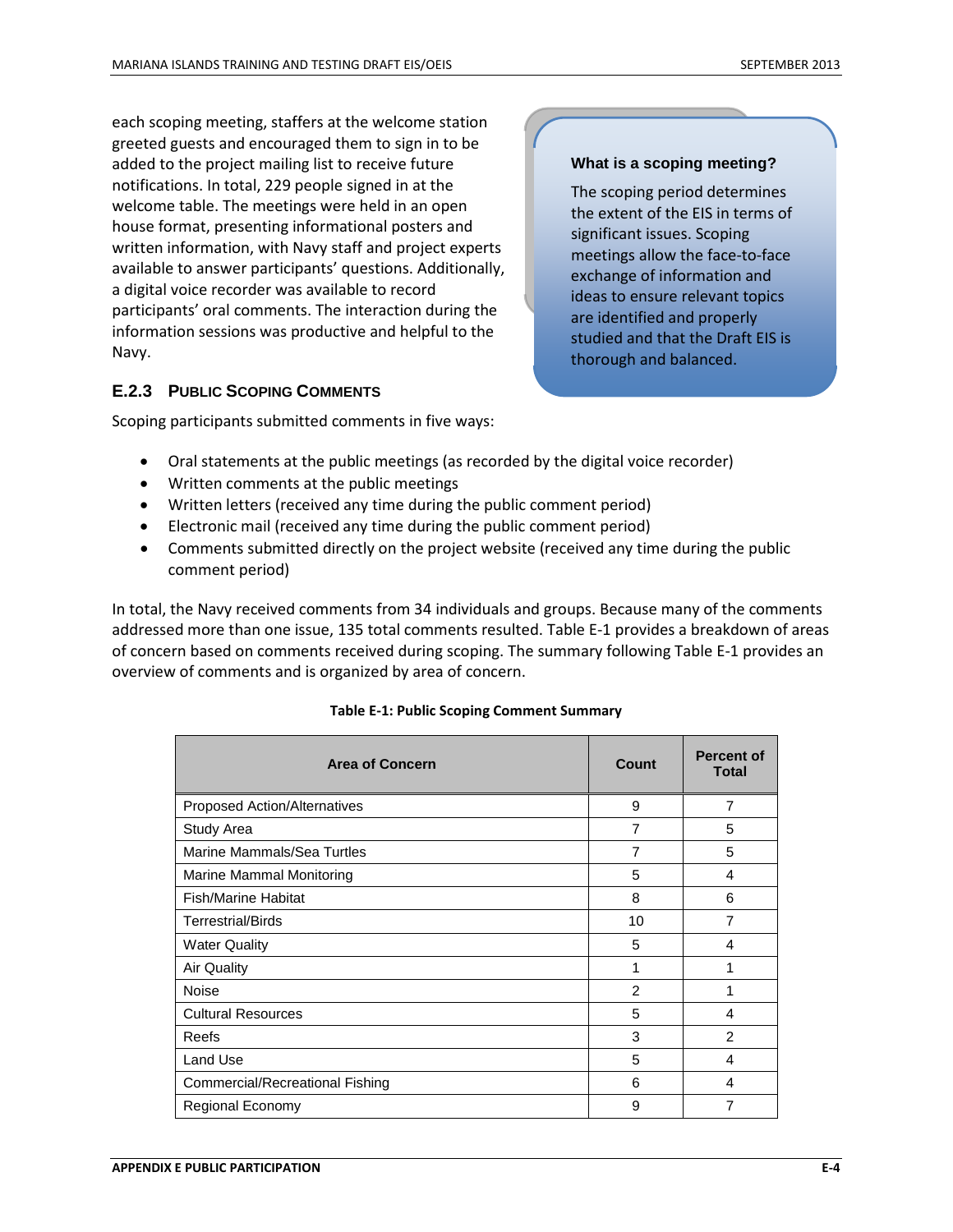| <b>Area of Concern</b>                                      | Count | <b>Percent of</b><br><b>Total</b> |
|-------------------------------------------------------------|-------|-----------------------------------|
| Public Health & Safety                                      | 6     | 4                                 |
| <b>SONAR/Underwater Explosions</b>                          | 6     | 4                                 |
| Marianas Trench National Monument/Piti Marine Preserve Area | 3     | 2                                 |
| Mitigation                                                  | 8     | 6                                 |
| Cumulative                                                  | 8     | 6                                 |
| Other                                                       | 21    | 16                                |
| <b>TOTAL</b>                                                | 134   | 99                                |

#### **Table E-1: Public Scoping Comment Summary (continued)**

#### <span id="page-8-0"></span>**E.2.3.1 Proposed Action/Alternatives**

Comments in this category included whether NEPA applied in the open ocean, if other training sites were options, and whether some proposed sites in the Study Area could be avoided.

#### <span id="page-8-1"></span>**E.2.3.2 Study Area**

Participants expressed concerned regarding the larger size of Study Area. Participants expressed confusion between the MIRC Study Area and the new MITT Study Area and why the boundaries have changed.

#### <span id="page-8-2"></span>**E.2.3.3 Marine Mammals/Sea Turtles**

Participants expressed concern that military activity would drive marine mammals to other locations. Participants expressed concern over impacts from Sound Navigation and Ranging (sonar) and underwater explosives.

#### <span id="page-8-3"></span>**E.2.3.4 Marine Mammal Monitoring**

Respondents inquired as to whether monitoring was taking place and if it would continue, and generally requested the results of any monitoring that had taken place to date.

#### <span id="page-8-4"></span>**E.2.3.5 Fish/Marine Habitat**

Concerns in this area were related to potential harm to fish and habitat during military training activities.

#### <span id="page-8-5"></span>**E.2.3.6 Terrestrial/Birds**

Comments in this category included concerns regarding military training impacts on seabirds on Farallon de Medinilla, general injury of wildlife, monitoring of the Mariana fruit bats/swiftlets/common moorhen, and bird aircraft strike hazards.

#### <span id="page-8-6"></span>**E.2.3.7 Water Quality**

Water quality comments included general concerns regarding potential contaminants in the water.

#### <span id="page-8-7"></span>**E.2.3.8 Air Quality**

One respondent noted a general concern regarding the impact of military training on air quality.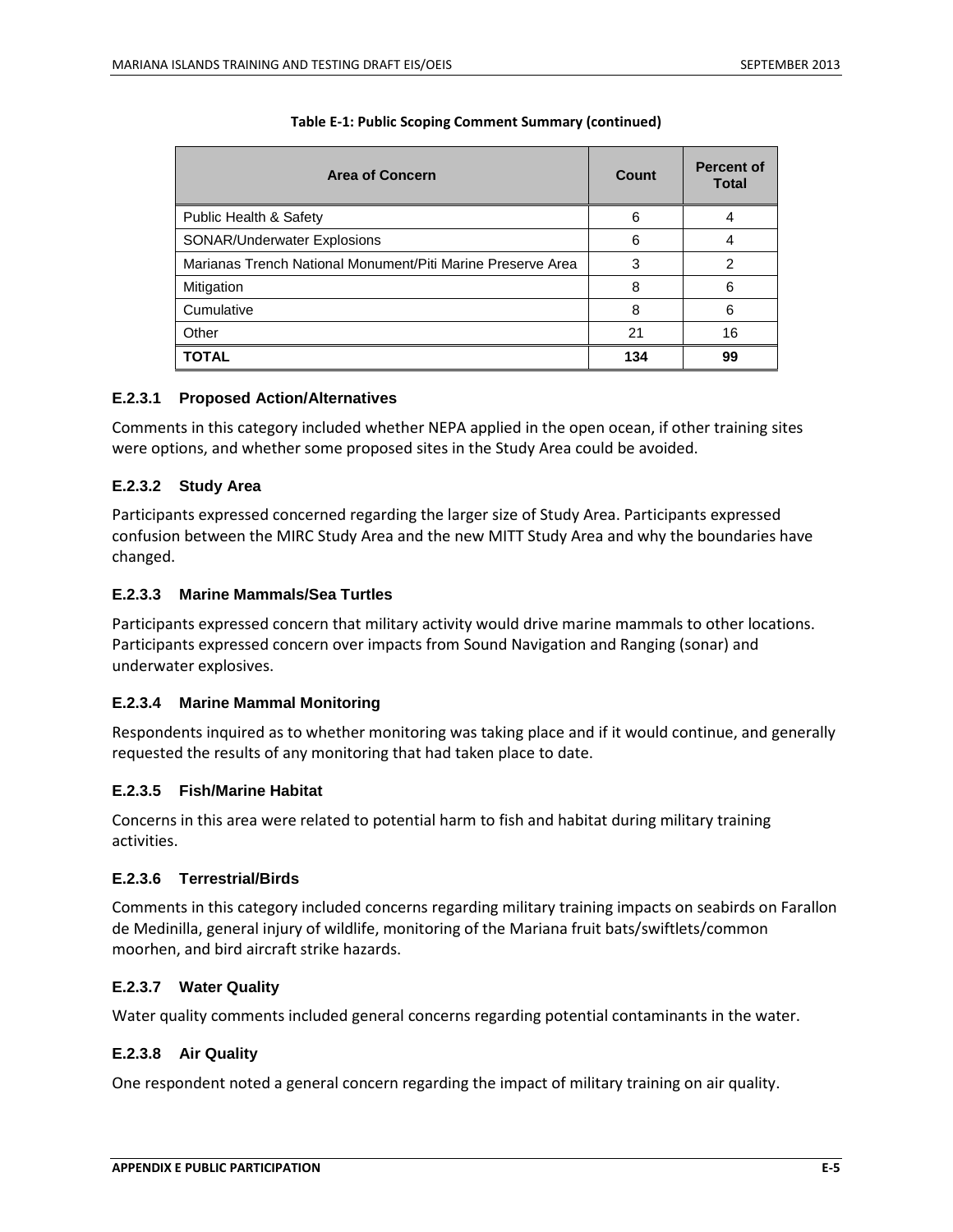#### <span id="page-9-0"></span>**E.2.3.9 Noise**

Respondents commented on the potential impact of noise on the public, wildlife, and areas outside of military installation boundaries.

#### <span id="page-9-1"></span>**E.2.3.10 Cultural Resources**

One respondent was concerned about impacts on and access to historical medicinal plants. Other respondents made comments related to the historical resources of the region.

#### <span id="page-9-2"></span>**E.2.3.11 Reefs**

Participant expressed concern regarding the impact of military training on reefs.

#### <span id="page-9-3"></span>**E.2.3.12 Land Use**

Land use comments ranged from respondents not wanting the military to use the land at all to concerns regarding overall cumulative effects on land-based resources.

#### <span id="page-9-4"></span>**E.2.3.13 Commercial/Recreational Fishing**

Comments concerned the limitations placed on fishermen as a result of military activity. One participant suggested that additional military personnel brought to the region should be given a special orientation regarding the local population and resources. Additional comments included concern regarding restrictions to prime fishing areas.

#### <span id="page-9-5"></span>**E.2.3.14 Regional Economy**

There were several comments regarding regional economic concerns, including questions about the effects on commercial shipping and commercial fishing.

#### <span id="page-9-6"></span>**E.2.3.15 Public Health and Safety**

Respondents commented on the overall potential cumulative impacts related to public health and safety.

#### <span id="page-9-7"></span>**E.2.3.16 SONAR/Underwater Explosions**

Concerns were expressed regarding the impact of sonar and underwater explosives on marine mammals and sea turtles.

#### <span id="page-9-8"></span>**E.2.3.17 Marianas Trench National Monument/Piti Marine Preserve**

One participant questioned whether the Marianas Trench National Monument was included in the Study Area and, if it was, whether special environmental precautions would be taken in the vicinity of the monument.

#### <span id="page-9-9"></span>**E.2.3.18 Mitigation**

Participants wanted to ensure that mitigations were discussed in the Draft EIS/OEIS and asked for reports of the effectiveness of mitigations put in place as a result of the MIRC Record of Decision. A suggestion was made that a communication line be established between the military and the office of the Mayor of Rota for notification of military exercises at least two weeks ahead of time.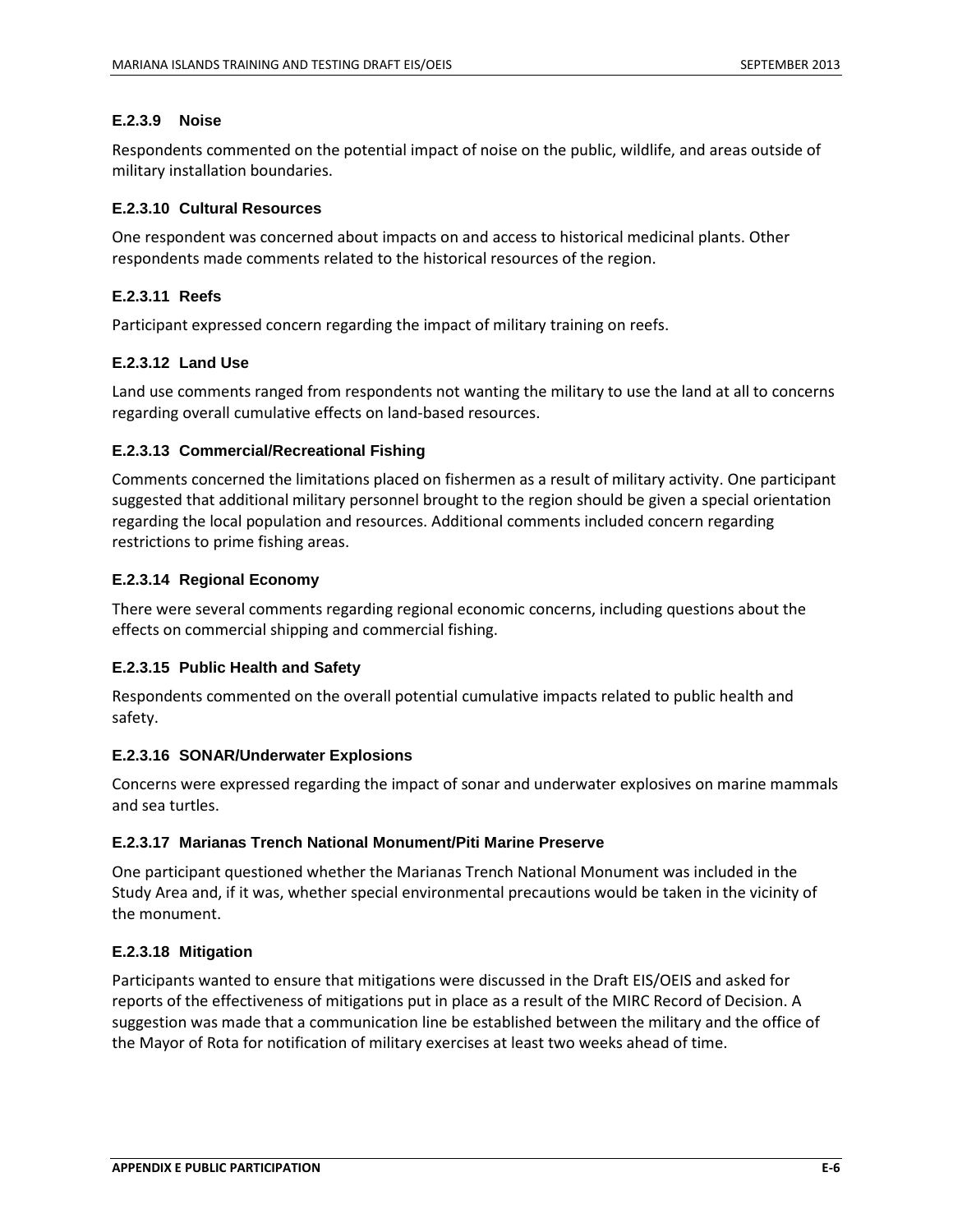#### <span id="page-10-0"></span>**E.2.3.19 Cumulative**

Comments in this category expressed concern about the overall impact of military activity in Guam and in overall MITT Study Area.

### <span id="page-10-1"></span>**E.2.3.20 Other**

This category of comments related to the desire for the military activities to take place somewhere other than the Mariana Islands, that the documents were not available at the library that had been publicized, issues with use of the project website, concern regarding the way information was conveyed to the public, concern regarding termination of public leases as a result of the Proposed Action, a desire for reporting of the adequacy of Notices to Mariners and Notices to Airmen, excitement regarding their ability to be involved in the NEPA process, and praise to the Navy presenters at the public meetings.